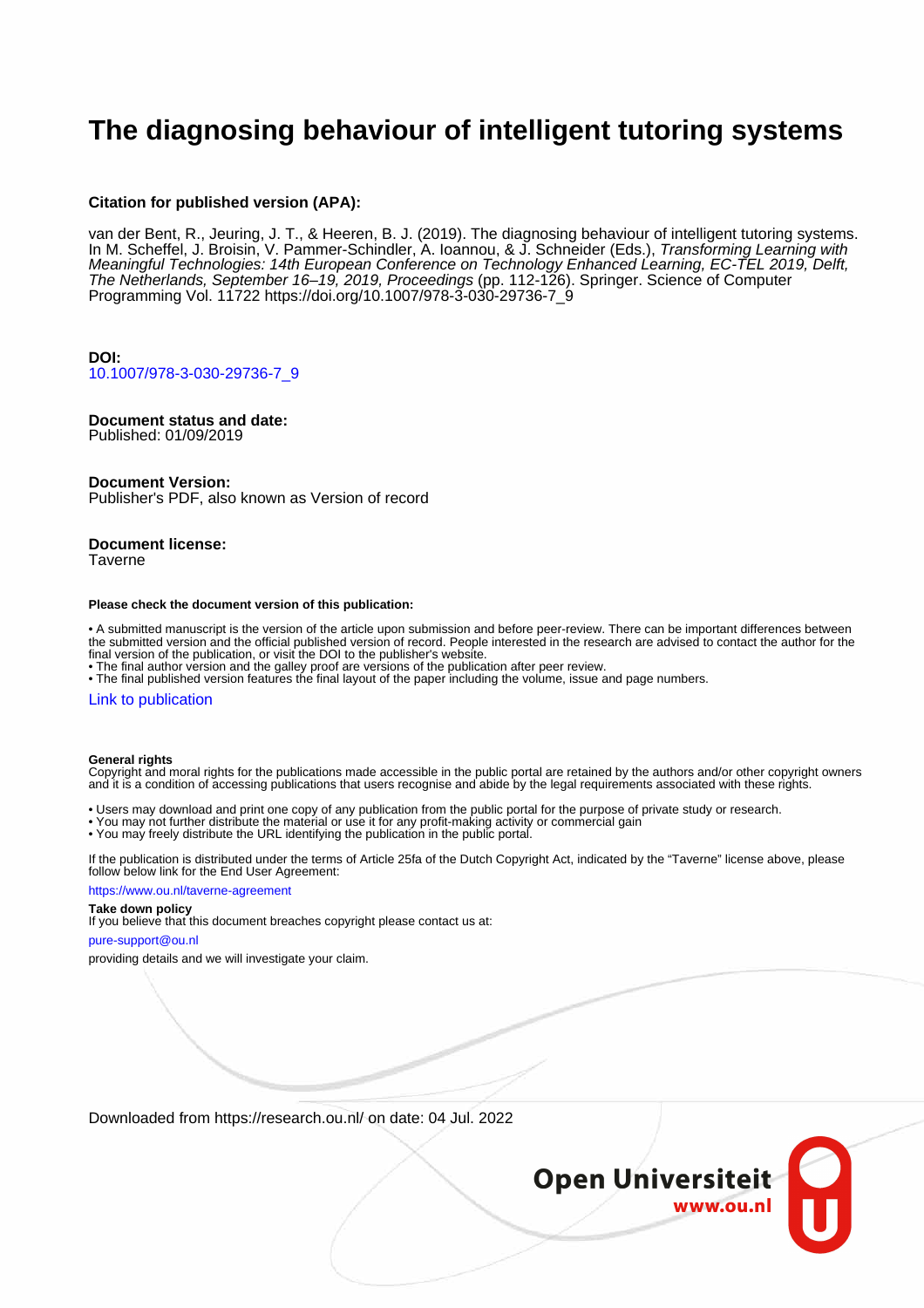

## **The Diagnosing Behaviour of Intelligent Tutoring Systems**

Renate van der Bent<sup>1</sup>[,](http://orcid.org/0000-0001-5645-7681) Johan Jeuring<sup>1,[2](http://orcid.org/0000-0001-6647-6130)( $\boxtimes$ )</sup> , and Bastiaan Heeren<sup>2</sup>

<sup>1</sup> Department of Information and Computing Sciences, Universiteit Utrecht, Utrecht, The Netherlands J.T.Jeuring@uu.nl <sup>2</sup> Faculty of Management, Science & Technology, Open University of the Netherlands, Heerlen, The Netherlands

**Abstract.** Intelligent Tutoring Systems (ITSs) determine the quality of student responses by means of a diagnostic process, and use this information for providing feedback and determining a student's progress. This paper studies how ITSs diagnose student responses. In a systematic literature review we compare the diagnostic processes of 40 ITSs in various domains. We investigate what kinds of diagnoses are performed and how they are obtained, and how the processes compare across domains. The analysis identifies eight aspects that ITSs diagnose: correctness, difference, redundancy, type of error, common error, order, preference, and time. All ITSs diagnose correctness of a step. Mathematics tutors diagnose common errors more often than programming tutors, and programming tutors diagnose type of error more often than mathematics tutors. We discuss a general model for representing diagnostic processes.

**Keywords:** Intelligent Tutoring Systems *·* Diagnosis *·* Feedback

### **1 Introduction**

More than a decade ago, VanLehn published his paper on the behaviour of Intelligent Tutoring Systems (ITSs) [\[60\]](#page-14-0). An ITS consists of an outer loop, which serves tasks to a student matching her progress, and an inner loop, which gives a student feedback and hints about steps she takes towards solving a task. Completing a task in an ITS often requires multiple steps, where "a step is a user interface action that the student takes in order to achieve a task" [\[60\]](#page-14-0). An important responsibility of the inner loop is what VanLehn calls step analysis.

Diagnosing student steps is essential for determining progress, and for giving feedback and hints. Feedback and hints are important factors supporting learning [\[28](#page-12-0)]. How do different ITSs diagnose a student step? We perform a systematic literature review of available step-based ITSs to classify the diagnostic processes of these systems. We determine the various components that play a role in diagnosing student steps, and study how these components are combined

-c Springer Nature Switzerland AG 2019

M. Scheffel et al. (Eds.): EC-TEL 2019, LNCS 11722, pp. 112–126, 2019. [https://doi.org/10.1007/978-3-030-29736-7](https://doi.org/10.1007/978-3-030-29736-7_9)\_9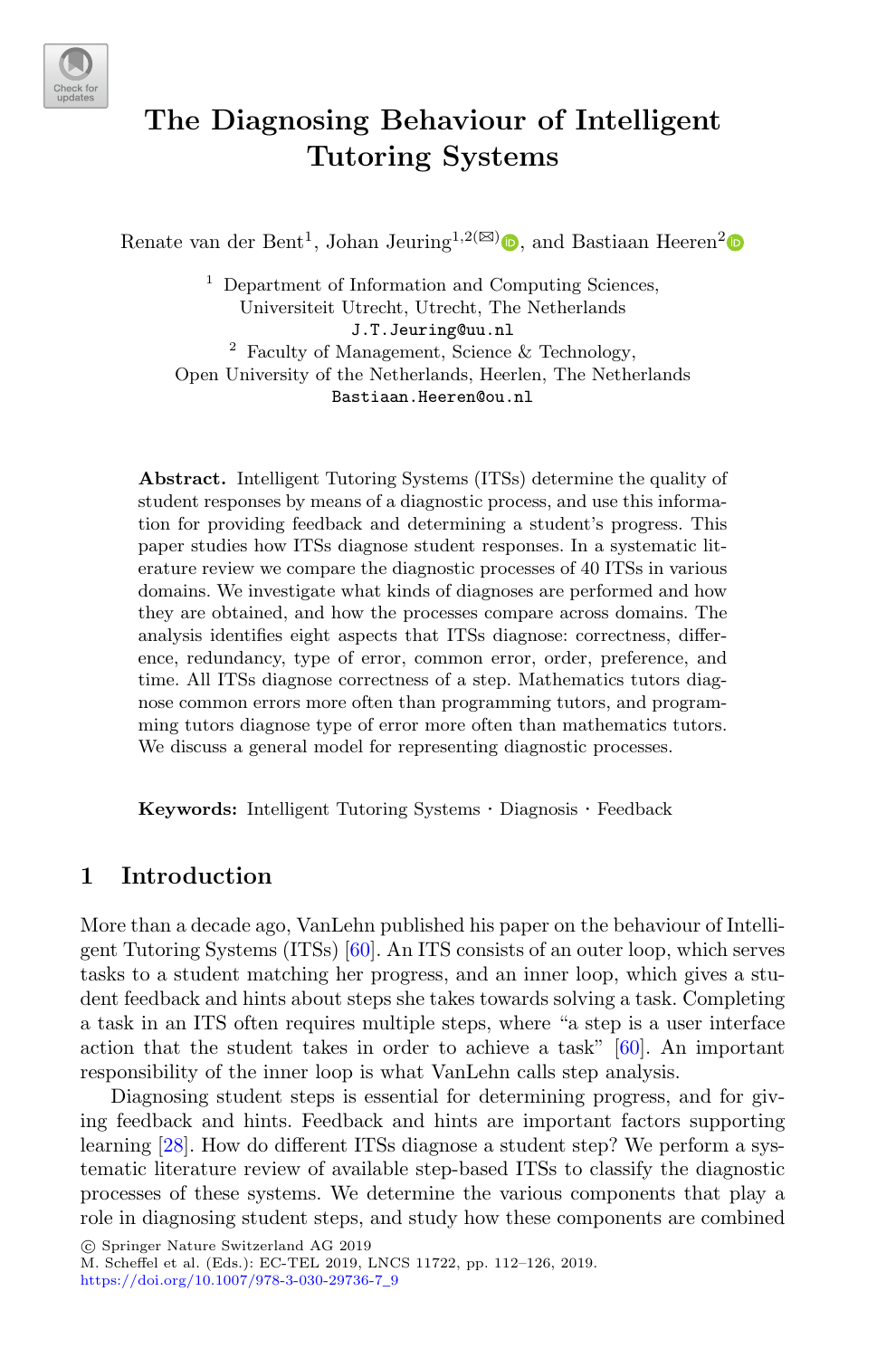to perform a full diagnosis. Furthermore, we compare the diagnoses of ITSs from different domains (such as mathematics, programming, and physics), and ITSs using different approaches (such as constraint-based tutoring [\[50](#page-14-1)], model tracing [\[5](#page-11-0)], example tracing [\[43](#page-13-0)], and intention-based tutoring [\[39](#page-13-1)]). The results of our study inform the design of ITSs, and might in the future be combined with results from effectiveness studies [\[61](#page-14-2)] to get a better understanding of what kind of diagnostic processes are likely to be more effective.

The research question we address in this paper is: How do ITSs determine the quality of student responses? To answer this question, we will look at the aspects that can be distinguished in the diagnosis of a student response, how these aspects are combined in various ITSs, and if there are patterns or perhaps even a general scheme that can be identified in the diagnostic processes of the different ITSs. The contributions of this paper are:

- we distinguish eight aspects that are used in various tutors in diagnosing a student step;
- we describe patterns in combining these aspects;
- we compare how diagnosing differs between domains and tutoring approaches.

This paper is organised as follows. Section [2](#page-2-0) discusses related work. Section [3](#page-2-1) describes the research method, and the resulting diagnostic aspects and processes are presented in Sect. [4.](#page-4-0) Section [5](#page-10-0) concludes.

### <span id="page-2-0"></span>**2 Related Work**

We are not aware of research on comparing diagnostic processes of ITSs across various domains and using different tutoring approaches. In the 1970 s and later, research focused on diagnosing a particular aspect of students' work, namely misconceptions [\[14](#page-11-1)]. Diagnosing misconceptions requires collecting and checking for buggy rules, which sometimes leads to overwhelming and impractical numbers of buggy rules, even for simple domains such as fractions [\[31\]](#page-12-1). Modern approaches, such as algorithmic debugging [\[68\]](#page-15-0), automatically distinguish buggy rules. Heeren and Jeuring present an advanced diagnose service, which is used in ITSs for mathematics, logic, and programming [\[29](#page-12-2)].

Diagnosis of student steps has been studied extensively in ITSs and assess-ment systems for mathematics, such as Stack [\[54](#page-14-3)] and ActiveMath [\[24](#page-12-3)]. El-Kechaï et al.  $[21]$  $[21]$  evaluate the diagnosing behaviour of PépiMep, a diagnosis system for algebra that is part of a web-based mathematics platform. This system can distinguish 13 different patterns in student responses. Chanier et al. [\[16](#page-11-2)] review how errors are analysed in several ITSs for second-language learning. More related work on diagnosing student steps is described later in this paper.

### <span id="page-2-1"></span>**3 Research Method**

For our review we selected papers describing an ITS that is capable of providing feedback at the level of individual steps and that has been used in classrooms, or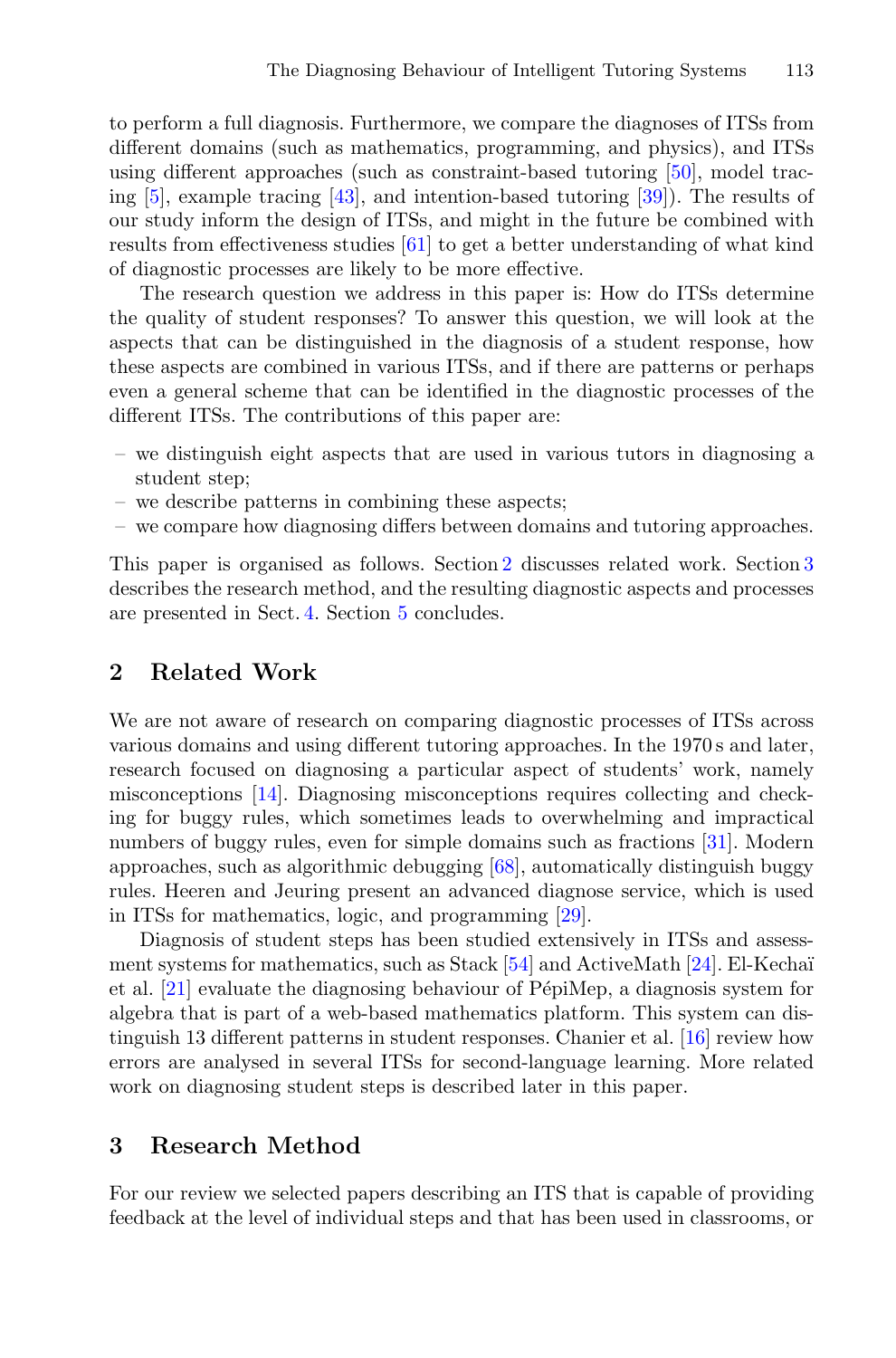tested on data from real students. These inclusion criteria ensure that the ITS has an inner loop with a step analysis, and ensure ecological validity, i.e. that the ITS makes realistic diagnoses.

We searched for relevant papers in two ways. First, we considered systems discussed in three relevant reviews. Keuning et al. [\[41\]](#page-13-2) classify the types of feedback given in programming tutors. Specifically, we included papers describing systems that are labelled as providing feedback on task-processing steps, because these papers are assumed to meet the first two criteria. VanLehn's review on the effectiveness of tutoring systems [\[61](#page-14-2)] classifies systems as answer-based, step-based, or substep-based. The step-based and substep-based systems satisfy our inclusion criteria. Finally, Cheung and Slavin's review [\[17\]](#page-12-5) discusses the effectiveness of educational software in mathematics. From these reviews, we included 14, 17, and 0 papers, respectively (i.e. 31 papers in total). The papers in Cheung and Slavin's review [\[17\]](#page-12-5) did not meet the inclusion criteria, or lacked a description of the system's working.

Second, we searched for papers using a literature search. A preliminary search in several search engines (Google Scholar, Scopus, and ERIC) revealed that Scopus produces the most relevant search results. See Van der Bent's thesis [\[12](#page-11-3)] for different search terms and the resulting number of papers. We judged relevance of papers by reading the abstract and, when necessary, by skimming through the article. The search term that produced the most relevant results was

### intelligent AND (tutoring OR tutor) AND systems AND ((step AND based) OR stepwise)

in Scopus, giving 195 papers. Using the same terms in ERIC resulted in fewer papers, largely a subset of documents found in Scopus. Searching in Google Scholar resulted in many more, but less relevant, papers. The papers found in Scopus were also found in Google Scholar. Hence, we used the 195 documents found in Scopus. Note that using the search term (step AND based) OR stepwise may have resulted in finding fewer papers from less-structured domains.

Next, we checked this initial selection of papers for the inclusion criteria. The first author read the abstracts. If the information in the abstract was insufficient to determine whether a system meets all criteria, she read the full paper. If this did not result in a decision, the second author read the paper, and discussed the paper's relevance with the first author. The literature search resulted in 16 more papers that meet the inclusion criteria.

We categorized the ITSs described in the selected papers by their tutoring approach (model tracing, example tracing, constraint-based, or intention-based: Aleven et al. [\[2](#page-11-4)] explain the differences between the first three of these paradigms) and by domain. Then, starting with a small subset of papers (around 10), we iteratively designed a system for labelling the diagnostic processes and diagnosed aspects. With this labelling system we categorized the rest of the selected ITSs.

After labelling the diagnostic processes, we checked whether there are any noticeable differences between approaches or domains, by comparing the frequency at which aspects are diagnosed per approach and per domain. We also described the diagnostic processes in diagrams and tried to abstract a general model from the labelling system.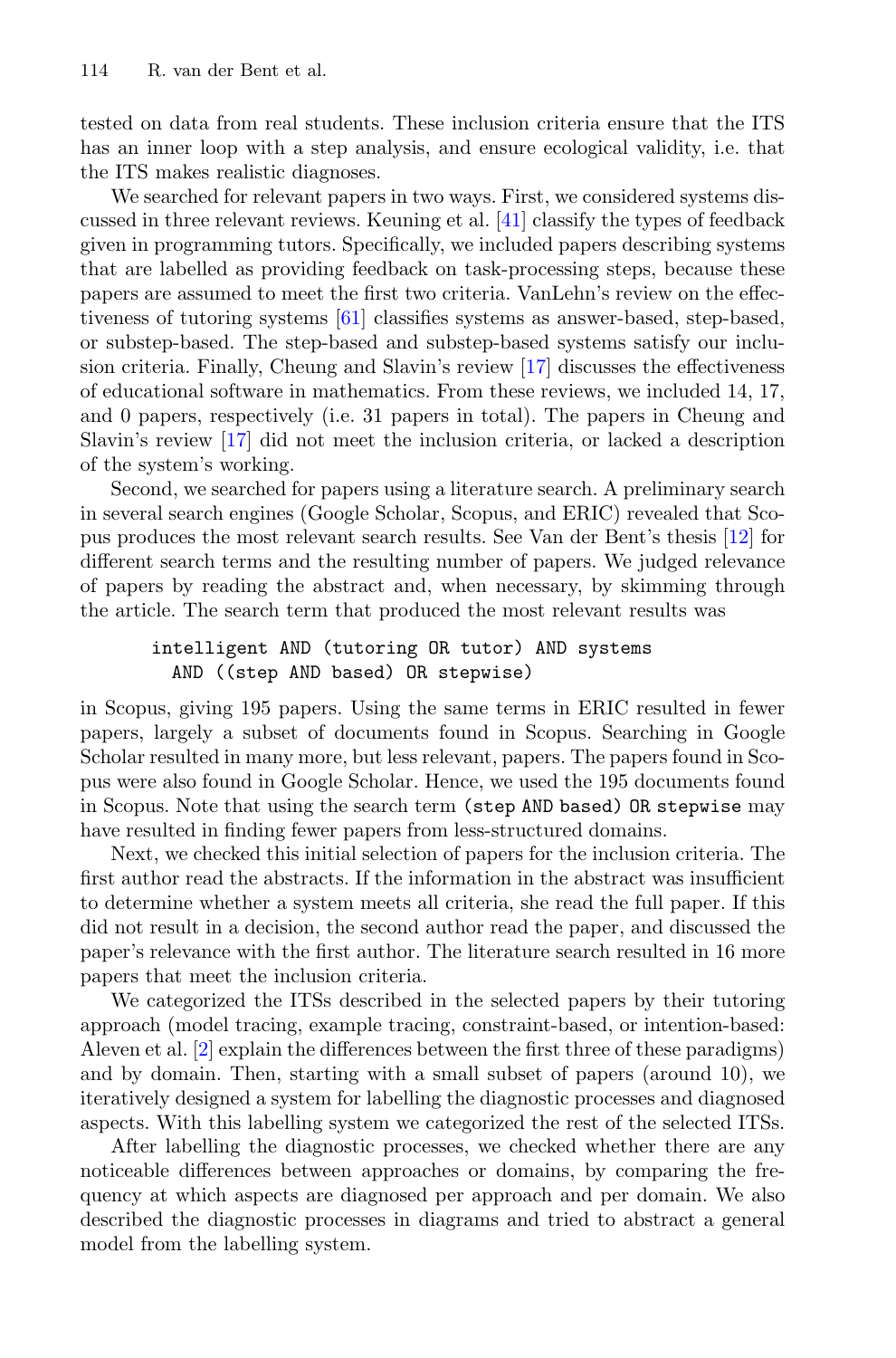### <span id="page-4-0"></span>**4 Diagnostic Aspects and Processes**

We found 47 papers on 40 ITSs that satisfy our inclusion criteria. Table [1](#page-5-0) gives an overview of the ITSs, including references, domain, and tutoring approach. We found 26 model tracing tutors, 8 example tracing tutors, 11 constraint-based tutors, and 1 intention-based tutor. An ITS can make use of multiple approaches, for example, Andes [\[63](#page-14-4)] and Mathtutor [\[1\]](#page-11-5) use constraints in combination with the example tracing approach. We could not determine the approach used by the Technical Troubleshooting tutor [\[38\]](#page-13-3).

Subsection [4.1](#page-4-1) describes the diagnostic aspects we found based on a small sample of papers, which we used to label the rest of the ITSs. Subsection [4.2](#page-6-0) describes the frequency of aspects per approach and domain. Subsection [4.3](#page-8-0) discusses models representing the diagnostic processes of some tutoring systems, followed by a general model for diagnostic processes in Subsect. [4.4.](#page-9-0)

#### <span id="page-4-1"></span>**4.1 Diagnostic Aspects**

We found that ITSs use the following aspects to diagnose a student step: correctness, difference, redundancy, type of error, common error, order, preference, and time. We explain and illustrate these aspects below. Whenever relevant, the running example will be the following algebra problem: "Solve for  $x: 5x+6 = 7x$ ".

- **Correctness** (C) determines whether or not a student step matches an expected step, or does not violate any constraint. Possible outcomes are *correct* and *incorrect*. For instance, if a student submits  $2x + 6 = 0$ , this step is diagnosed as incorrect because it does not match the expected next step  $5x - 7x + 6 = 0$ . The equation  $5x + 6 - 7x = 0$  is considered correct because it is semantically equivalent to the expected answer.
- **Difference** (D) is similar to correctness, in that it determines whether or not a step matches an expected step. The result is a measure such as a number or percentage that indicates the edit distance between the student step and an expected step. When the difference is zero, the step is correct. For example, if we use the edit distance, the above incorrect response results in a difference value of 1, since it requires one edit operation (replace "+" by "*−*") to change the incorrect step into the expected step.
- **Redundancy** (R) refers to a superfluous step: this includes steps that are too small to be recognized as a meaningful step. Possible outcomes are *redundant*, *not redundant*, and *unknown*. For example, the rewrite step from  $5x - 7x + 6 =$ 0 into  $-7x + 5x + 6 = 0$  can be considered redundant.
- **Type of Error** (ToE) refers to a classification of errors. Possible outcomes differ per problem domain or ITS. For example,  $5x - (7x + 6) = 0$  can be classified as a syntax error.
- **Common Errors** (CE) or buggy rules are misconceptions that a student may have. Possible outcomes differ per problem domain or ITS. An example of a buggy rule is forgetting to change the sign when moving an expression from one side of the equation to the other side, for instance, rewriting an expression of the form  $5x + 6 = 7x$  into  $5x + 6 + 7x = 0$ .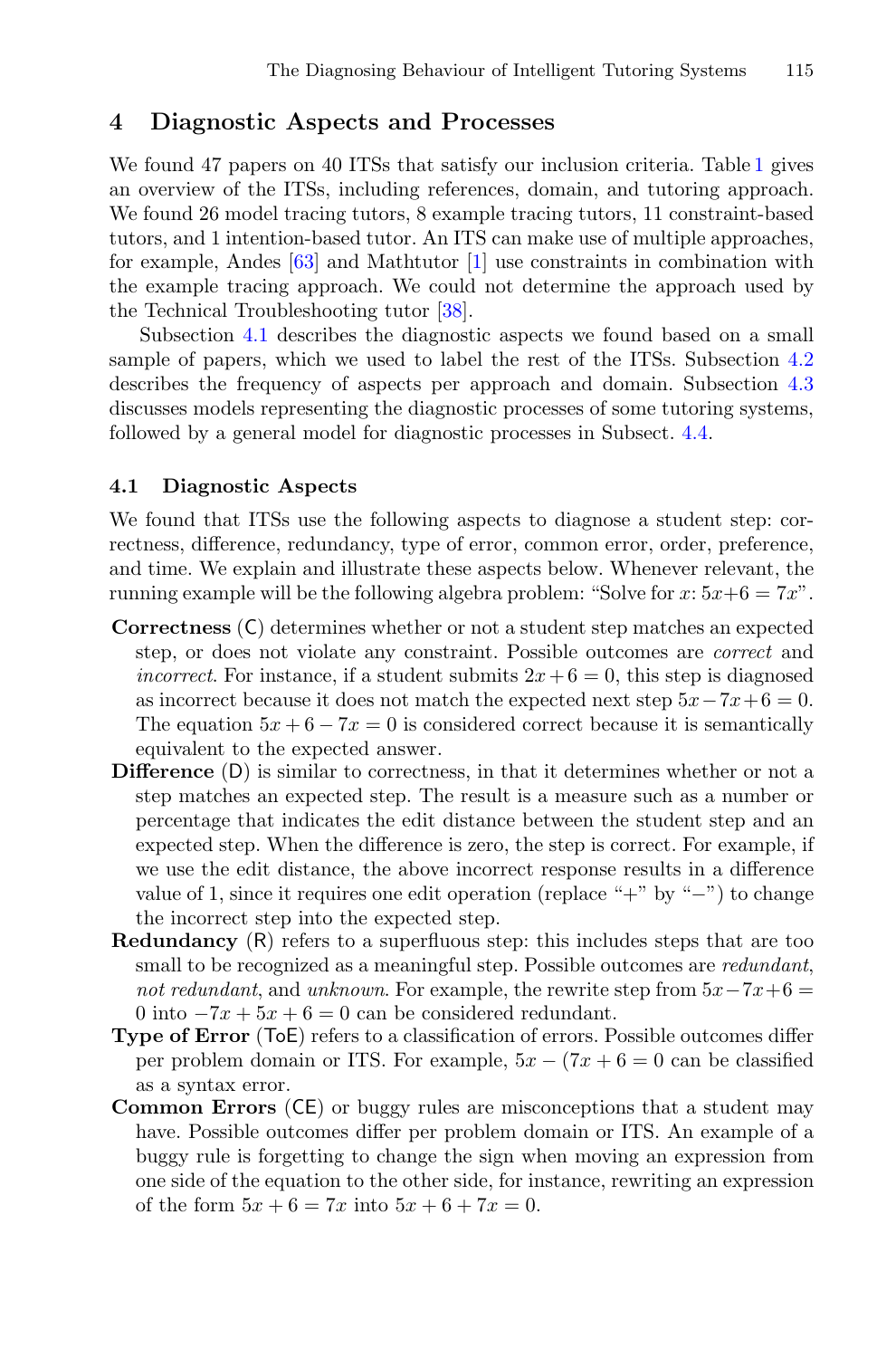<span id="page-5-0"></span>**Table 1.** Overview of the 40 systems with their domain, tutoring approach (mt: model tracing, ex: example tracing, cb: constraint-based, ib: intention-based), and diagnosed aspects; the eight aspects are correctness  $(C)$ , difference  $(D)$ , redundancy  $(R)$ , type of error (ToE), common errors (CE), order (O), preference (P), and time (T)

| <b>ITS</b>                       | Domain and approach                  |                    |           |           |           | DRToECEOPT |           |           |           |  |
|----------------------------------|--------------------------------------|--------------------|-----------|-----------|-----------|------------|-----------|-----------|-----------|--|
| $(Why2-)Atlas$ [62]              | Qualitative physics<br>m t           |                    |           |           |           | $\bullet$  | $\bullet$ |           |           |  |
| (Why2-)Autotutor $[26, 25]$      | Physics & Computer literacy<br>m t   |                    |           |           |           |            |           |           |           |  |
| <b>ACT</b> Programming Tutor     | [18] Programming<br>mt<br>$\bullet$  |                    |           |           |           |            | $\bullet$ |           |           |  |
| <b>AITS</b> [27]                 | Search algorithms<br>ex<br>$\bullet$ |                    |           | $\bullet$ | $\bullet$ | ٠          |           |           |           |  |
| Andes [63]                       | Physics                              | mt.cb              | $\bullet$ |           | $\bullet$ | $\bullet$  |           |           | $\bullet$ |  |
| ANGLE <sup>[44]</sup>            | Geometry                             | mt                 | $\bullet$ |           |           |            | $\bullet$ |           |           |  |
| APROPOS2 <sup>[49]</sup>         | Prolog programming                   | ex                 |           | $\bullet$ | $\bullet$ | $\bullet$  | $\bullet$ | $\bullet$ | $\bullet$ |  |
| Ask-Elle [34]                    | Haskell programming                  | $m$ t,cb $\bullet$ |           |           |           | $\bullet$  | $\bullet$ |           | $\bullet$ |  |
| Assistment [51]                  | Mathematics                          | mt                 | $\bullet$ |           |           |            | $\bullet$ |           |           |  |
| AzAR 3.0 [20]                    | Foreign language pronunciation       | ex                 | $\bullet$ | $\bullet$ |           | $\bullet$  | $\bullet$ |           |           |  |
| CIMEL ITS [13]                   | OO design and programming            | mt                 | $\bullet$ |           |           | ٠          |           |           |           |  |
| CIRCSIM-TUTOR <sup>[42,23]</sup> | Circulatory physiology               | mt                 |           |           |           | ٠          |           | $\bullet$ |           |  |
| $C-Tutor$ [57]                   | $\overline{\mathrm{C}}$ programming  | ib                 | $\bullet$ |           |           | $\bullet$  |           |           |           |  |
| Design-A-Plant [46, 47]          | Botany                               | cb                 |           |           |           |            |           |           |           |  |
| Dragoon [66]                     | Dynamic systems                      | ex                 | $\bullet$ |           | $\bullet$ | $\bullet$  |           |           |           |  |
| ELM-ART <sup>[64]</sup>          | <b>LISP</b> programming              | mt                 | $\bullet$ |           |           | $\bullet$  |           |           |           |  |
| Geometry Explanation<br>[4, 3]   | Geometry                             | mt                 | $\bullet$ |           |           | $\bullet$  | $\bullet$ |           |           |  |
| Geomtery Tutor [6]               | Geometry                             | mt                 |           |           |           |            | $\bullet$ |           |           |  |
| <b>HBPS</b> [9, 10]              | Algebra word problems                | mt                 | $\bullet$ |           |           | $\bullet$  | $\bullet$ |           |           |  |
| Hong04 <sup>[32]</sup>           | Prolog programming                   | mt                 | $\bullet$ |           |           | $\bullet$  |           |           |           |  |
| iList [22]                       | Computer Science                     | cb                 | $\bullet$ |           |           | $\bullet$  | $\bullet$ |           |           |  |
| $ITAP$ [52]                      | Python programming                   | ex                 |           |           |           | ٠          |           |           |           |  |
| $J\in[35]$                       | Programming                          | ex                 |           |           |           | ٠          |           |           |           |  |
| Jin14 [36]                       | Programming                          | ex                 |           |           |           | $\bullet$  |           |           |           |  |
| <b>JITS</b> [59]                 | Java programming                     | mt                 |           |           |           | $\bullet$  |           |           |           |  |
| KERMIT <sup>[58]</sup>           | Database design                      | cb                 | $\bullet$ |           |           | $\bullet$  |           |           |           |  |
| Keuning14 [40]                   | Imperative programming               | mt                 | $\bullet$ |           | $\bullet$ | $\bullet$  |           |           | $\bullet$ |  |
| Mathesis $[55, 56]$              | Algebra                              | mt                 | $\bullet$ |           |           | $\bullet$  | $\bullet$ | $\bullet$ |           |  |
| Mathtutor <sup>[1]</sup>         | Mathematics                          | ex,cb              |           |           |           |            | $\bullet$ |           |           |  |
| Ms. Lindquist [30]               | Algebra word problems                | mt                 | $\bullet$ |           |           | ٠          | $\bullet$ |           |           |  |
| Newton's Pen [45]                | Statics                              | $m$ t,cb $\bullet$ |           |           |           | $\bullet$  |           |           |           |  |
| PAT2Math [33]                    | Algebra                              | mt                 | $\bullet$ |           |           |            | $\bullet$ |           |           |  |
| PHP ITS [65]                     | PHP programming                      | cb                 | $\bullet$ |           | $\bullet$ | $\bullet$  |           |           |           |  |
| PLATO <sup>[15]</sup>            | Arithmetic                           | cb                 |           |           |           | $\bullet$  | ٠         |           | $\bullet$ |  |
| Quantum Accounting [37]          | Accounting                           | mt                 |           |           |           |            |           |           |           |  |
| $RMT$ [11]                       | Psychology research methods          | mt                 |           | $\bullet$ |           |            |           |           |           |  |
| Technical Troubleshooting [38]   | Aircraft engineering<br>mt,cb?       |                    | $\bullet$ |           |           |            |           |           |           |  |
| The Invention Lab [53]           | Scientific inquiry                   | mtcb               |           |           |           | $\bullet$  | $\bullet$ |           |           |  |
| The LISP Tutor $[19, 7]$         | LISP programming                     | mtl                | $\bullet$ |           |           |            | $\bullet$ |           |           |  |
| Zatarain-Cabada13 [67]           | Arithmetic                           | $mt \bullet$       |           |           |           |            |           |           |           |  |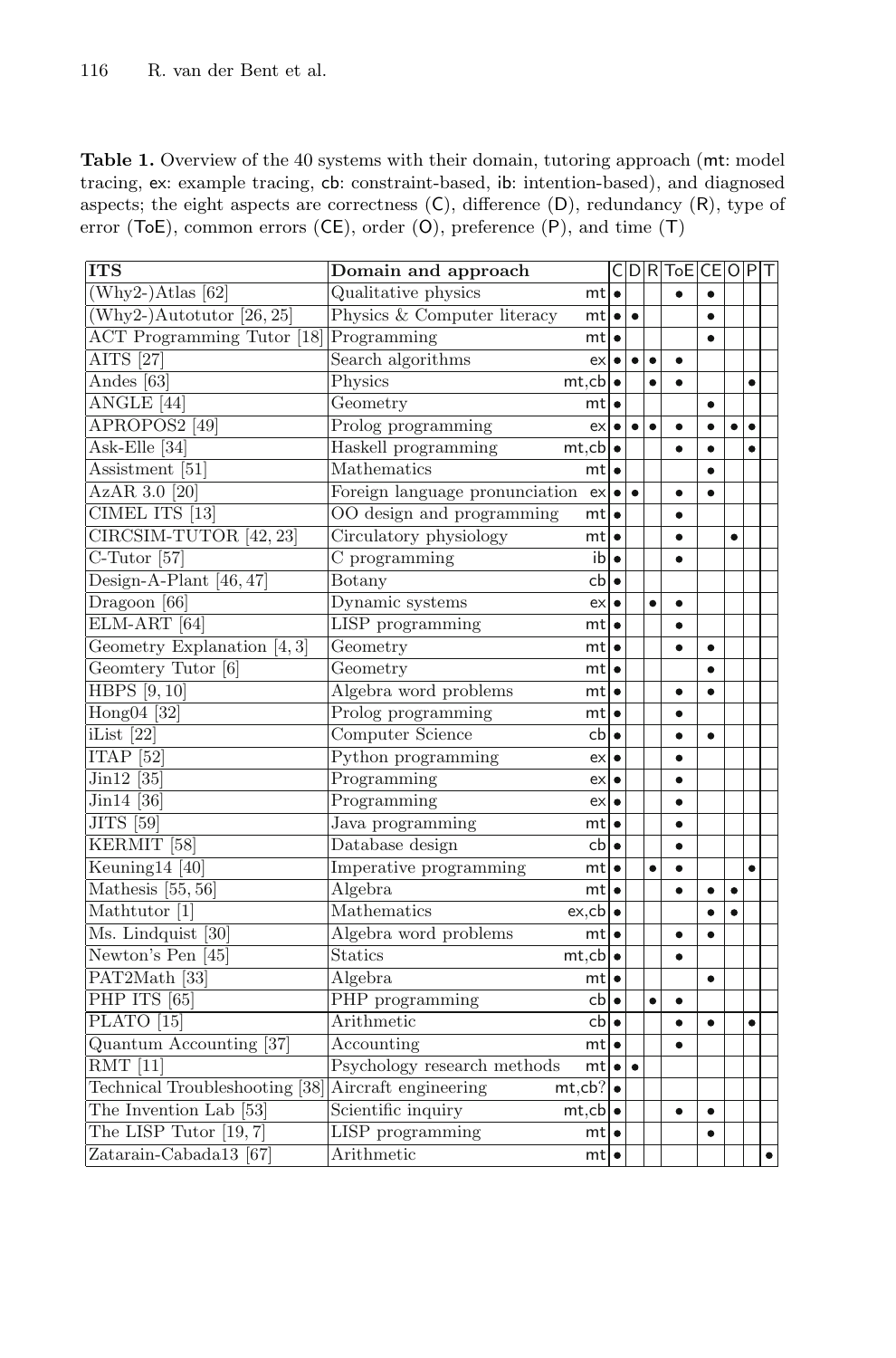- **Order** (O) refers to the order in which a student takes steps. Possible outcomes are *correct order*, *incorrect order*, and *unknown*. Note that this is a diagnosis over multiple steps.
- **Preference** (P): some solutions may be preferable over others. Possible outcomes are *preferred*, *not preferred*, and *unknown*. For instance, in a programming tutor, a particular algorithm may produce the correct result, but be less efficient than the preferred algorithm. A teacher can express a preference for pedagogical reasons, if she wants students to use a particular approach rather than another.
- **Time** (T) refers to the time a student takes to submit a step or solve a problem, measured in (milli)seconds. This aspect was only labelled when time was used for diagnostic purposes. While many systems measure time, only few use it for diagnostic purposes.

Table [1](#page-5-0) gives an overview of the diagnosed aspects per ITS.

Of the eight aspects that ITSs diagnose, correctness is the most common aspect, and is used in all systems. Most other aspects depend on its outcome. For example, type of error relies on correctness, because errors can only be found in steps that are known to be incorrect. Likewise, preference also depends on correctness, because it can only determine preference between correct steps. Aside from correctness, the most commonly diagnosed aspects are the type of error and common errors.

Only one ITS [\[67\]](#page-15-1) diagnoses time with the assumption that the time it takes to answer a question reflects the difficulty of the question. Why are other ITSs not diagnosing time? Most ITSs can be accessed at home, without supervision. This makes it difficult to monitor how much time is actually spent on answering a question. For example, a student might take a long time to answer because she is taking a break or doing something else. Perhaps this is why most ITSs do not use time for diagnosis.

#### <span id="page-6-0"></span>**4.2 Diagnostic Aspects per Approach and Domain**

We distinguish four ITS approaches: model tracing  $(mt)$ , example tracing  $(ex)$ , constraint-based (cb), and intention-based (ib). There is some overlap between these categories: five ITSs combine model tracing and the constraint-based approach, and one ITS (Mathtutor) uses example tracing and the constraintbased approach. Only one ITS uses the intention-based approach. Table [2](#page-7-0) (lefthand side) shows the frequency of the occurrence of aspects in the various ITS approaches. The results do not show very different patterns for the approaches.

The ITSs we study deal with tasks in a large variety of problem domains. At an abstract level, we can group them into four domains: mathematics, programming, physics, and other domains. Mathematics includes topics such as algebra, arithmetic, and geometry. Programming includes programming in specific languages, and more general topics such as object-oriented design and data structures. Physics includes qualitative physics and statics. The remaining ITSs involve topics such as botany, foreign language pronunciation, database design,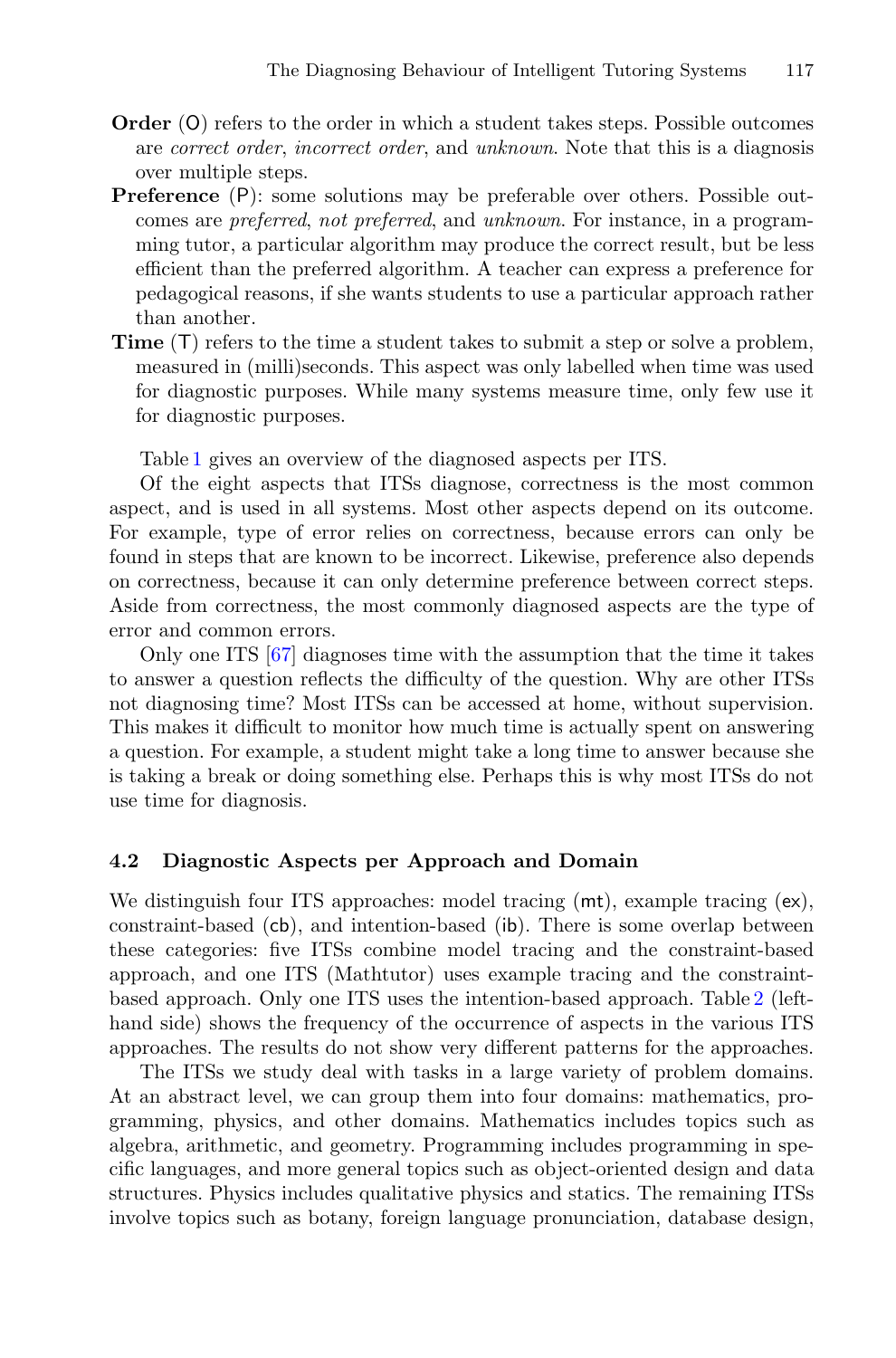|                                 | approach          |                       |                  | domain |                           |                          |                         |                         |
|---------------------------------|-------------------|-----------------------|------------------|--------|---------------------------|--------------------------|-------------------------|-------------------------|
| Aspect                          | mt                | ex                    | cb               | ib     | math                      | progr                    | physics                 | other                   |
| Correctness                     | 26 <sup>1</sup>   | 8                     |                  |        | 11                        | $15 \blacktriangleright$ | 41                      | 12 <sup>1</sup>         |
| Type of Error                   | $16 \blacksquare$ | 71<br>and the control | $8 =$<br>an an   |        | $5 =$                     | $13 \equiv$              | $3 =$                   | $8 =$                   |
| Common Errors $14 \blacksquare$ |                   | $3 =$                 | $5 =$            |        | $10 -$<br>and the control | $5 \blacksquare$         | $2 =$                   | $4 \blacksquare$        |
| Preference                      | $3+$              | 1 P                   | $3 \blacksquare$ |        | י 1                       | $3 \blacksquare$         | $1 \blacktriangleright$ |                         |
| Difference                      | 2 <sub>1</sub>    | $3 =$                 | 11               |        |                           | 11                       | $1 \blacksquare$        | $4 \blacksquare$        |
| Order                           | 2 <sub>1</sub>    | $2 \blacksquare$      | 1 F              |        | 2.                        | 11                       |                         | 11                      |
| Redundancy                      |                   | $3 =$                 | 11               |        |                           | $3 \blacktriangleright$  |                         | $2 \blacktriangleright$ |
| Time                            |                   |                       |                  |        | 11                        |                          |                         |                         |

<span id="page-7-0"></span>**Table 2.** Frequency of diagnostic aspects per tutoring approach and problem domain, both in absolute numbers and their relative frequency of occurrence (as bars)

and aircraft engineering. The domains partially overlap. (Why2-)Autotutor is in both the physics and 'other domains' category, because it teaches both physics and computer literacy. iList is in both the programming and 'other domains' category, because it teaches students about lists, which is an important data structure in programming, but not programming per se. Table [2](#page-7-0) (right-hand side) also shows the frequency of the occurrence of aspects in the various ITS domains.

Table [2](#page-7-0) shows that ITSs in the domain of mathematics more often diagnose common errors than ITSs in the other domains: 91% of the math tutors diagnose common errors, compared to only 33% of programming tutors, 50% of physics tutors, and 33% of the tutors in other domains. In mathematics, problems typically have a single correct solution, and there are only a few ways to reach that solution. Many errors in student steps can be explained by buggy rules, also because the solution space is relatively small. This partially explains why common errors are relatively often diagnosed in ITSs for mathematics.

In the domain of programming, ITSs diagnose the type of error more often than in other domains: 87% of the programming tutors diagnose the type of error, compared to 46% of the mathematics tutors, 75% of the physics tutors, and 67% of the tutors in other domains. This is perhaps due to the solution space in the domains. In programming tutors, the solution space is usually very large, which makes diagnosing common errors infeasible. Programs may have errors on different levels: syntax, dependency, typing, semantics, and more. This makes type of error a more informative diagnosis than in situations where only syntax and semantics play a role, as is usual in mathematics.

Redundancy is diagnosed in three programming tutors and two other domain tutors, but not in any mathematics or physics tutor. Because of the small sample size, we did not perform a statistical test to determine the significance of these results. The rest of the aspects seem to be diagnosed at a lower frequency across domains.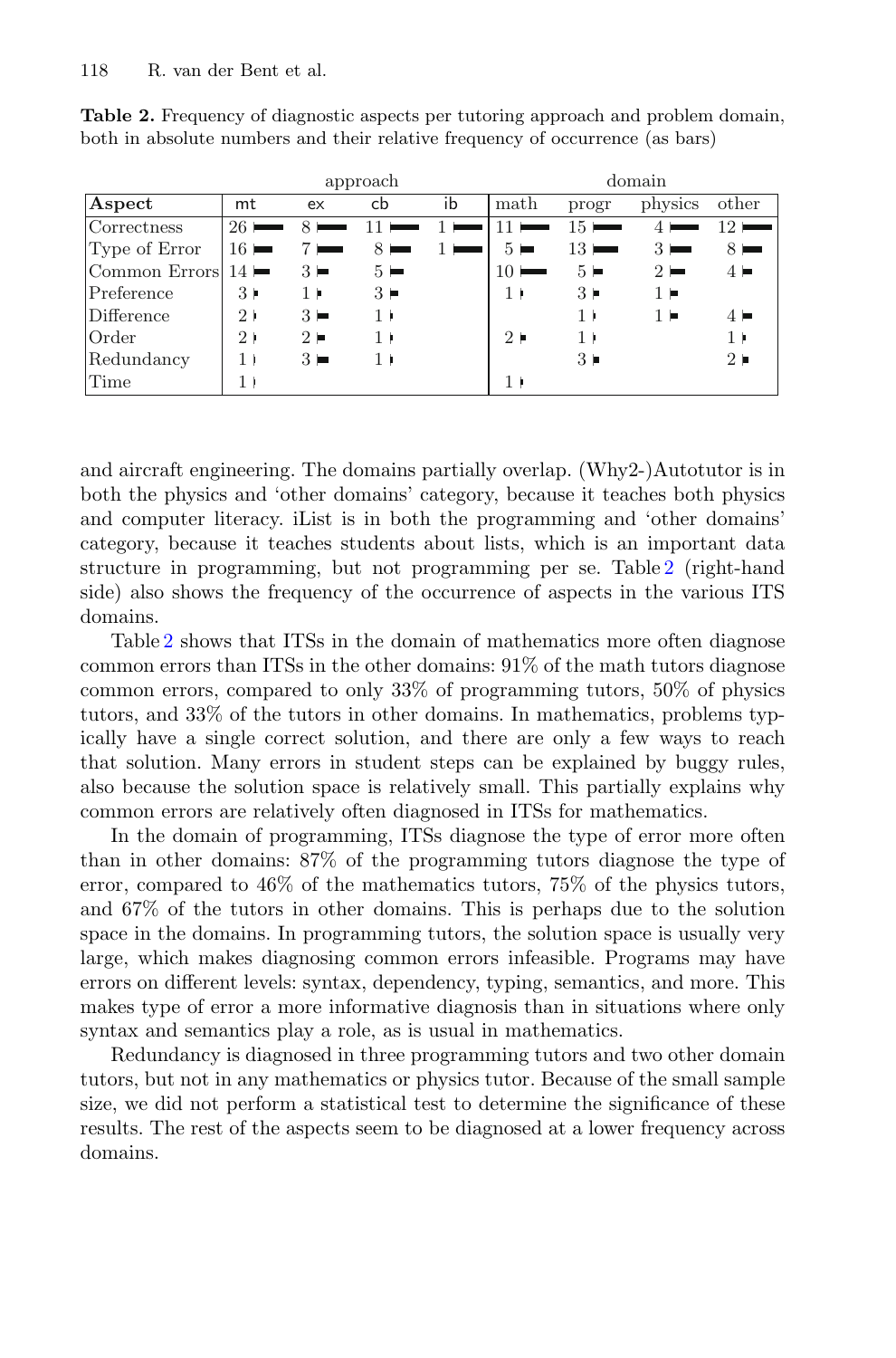

<span id="page-8-1"></span>**Fig. 1.** Diagnostic process of Assistment, Design-a-Plant, and Quantum Accounting

#### <span id="page-8-0"></span>**4.3 Diagnostic Processes**

Most ITSs use multiple aspects for diagnosing student responses. How are these aspects combined in a diagnosis? We discuss how the different aspects are combined by the different ITSs to arrive at a diagnosis, and what the commonalities are between these systems. Not all ITSs are covered here, because some papers do not provide enough detail to extract the precise diagnosing process.

Figure [1](#page-8-1) shows the most basic diagnostic process. Ovals represent input, grey nodes represent diagnostic ITS components, and rounded rectangles represent a diagnosis. This diagram represents the diagnostic processes in Assistment, Design-a-Plant, and Quantum Accounting. A student step is checked against a single good step. If it matches, the response is correct; if not, the response is incorrect. Although Assistment and Quantum Accounting have an additional diagnostic aspect, namely type of error, this is not shown in the diagram, because it is unclear where the type of error is determined. RMT's diagnostic process is very similar, except that it uses cosine similarity to check whether a step matches an expected step.

The basic diagram in Fig. [1](#page-8-1) can be extended in several ways. The diagnostic processes of the ACT Programming Tutor, LISP Tutor, Geometry Tutor, and PAT2Math add a second diagnostic component (i.e. a grey block) after correctness has determined that the student step does not match a good step. In this second component, common errors are searched for by using a set of buggy rules. Dragoon, on the other hand, extends the diagram with a diagnostic component that determines redundancy before checking correctness.

We give a single example of a more involved diagnostic process, and refer the reader to Van der Bent's thesis [\[12\]](#page-11-3) for many more diagrammatic representations of diagnostic processes that were found in ITSs.

The diagnostic process of AITS is illustrated in Fig. [2.](#page-9-1) AITS calculates the difference using edit distance. This information is used to infer correctness. If the edit distance is zero, the node sequence is correct. Otherwise, AITS checks the number of nodes and the content of the nodes in the submitted answer, and uses this to determine redundancy and type of error: AITS treats redundancy as one type of error. The *complete* and *accurate* diagnoses are labelled as types of errors. In AITS, a type of error is a combination of completeness and accuracy, so a step can be *complete but inaccurate*, *incomplete but accurate*, or *incomplete and inaccurate*. The diagnosis *complete and accurate* never occurs since then the edit distance would be zero, and the step would have been diagnosed as correct.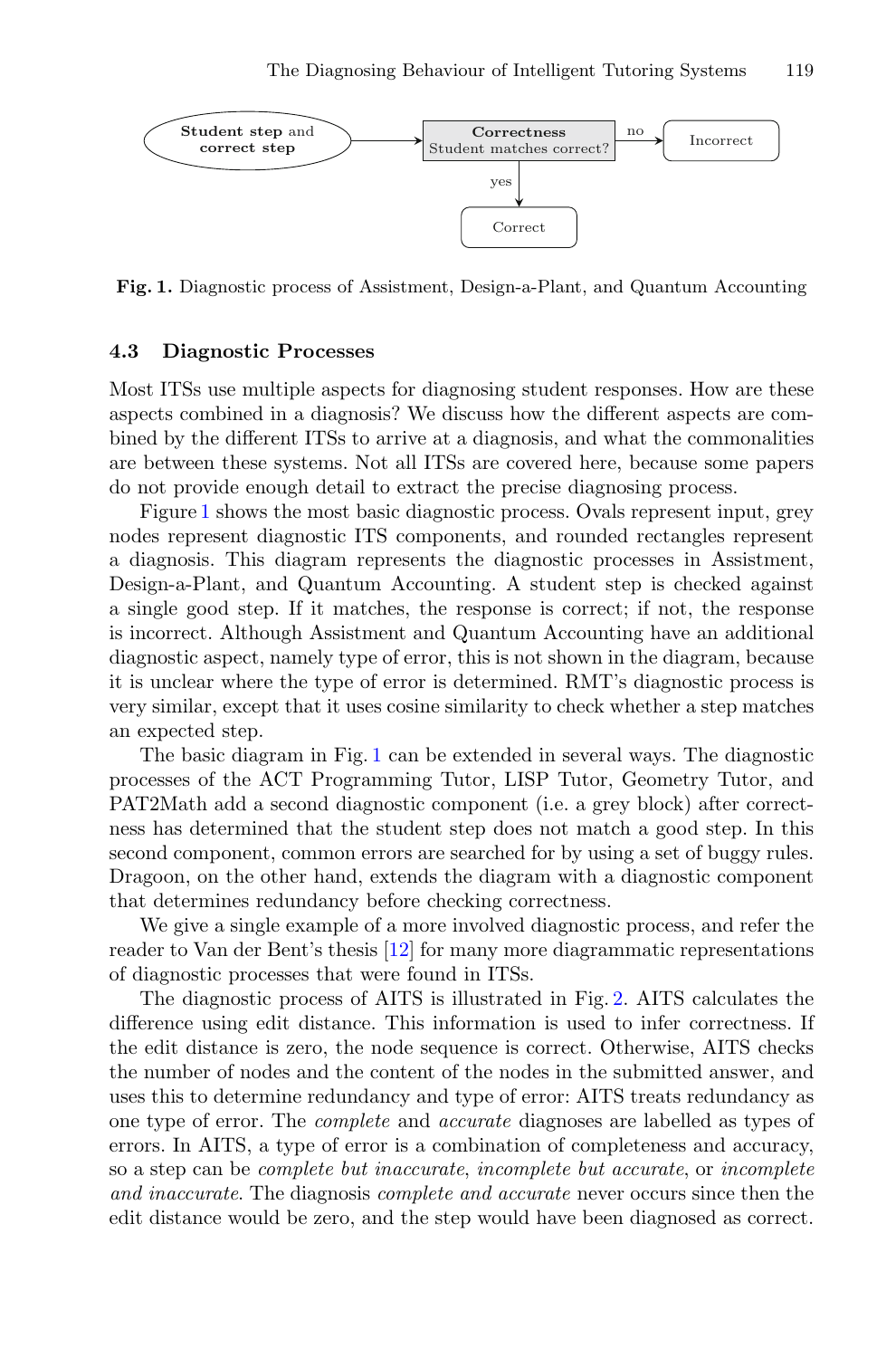

<span id="page-9-1"></span>**Fig. 2.** Diagnostic process of AITS

#### <span id="page-9-0"></span>**4.4 Patterns in Diagnostic Processes**

Figure [3](#page-10-1) illustrates the general diagnostic process. A dashed border indicates that the components are optional. All tutors check whether a step is correct using correctness or difference. Before this is done, however, some tutors check the order of steps or how much time was taken to submit a step. After it has been determined that a step is correct, some tutors check whether the correct step is also a preferred step. Some tutors also check whether a correct step is redundant. For incorrect steps, some tutors check whether the step contains common errors, and what type of error was made. Lastly, some tutors check whether an incorrect step is redundant. Note that, as was mentioned before, some tutors consider redundancy as an error, while others treat it as correct.

Some ITSs make more fine-grained diagnoses than the ones discussed in this study [\[8](#page-11-6)[,48](#page-13-4)]. For example, in Arends' ITS [\[8](#page-11-6)] expressions can be semantically equivalent after an incorrect step. To signal such a step, the system can diagnose expressions that are semantically equivalent while also following a buggy rule, or expressions that are expected by a strategy despite not being semantically equivalent. Since these types of diagnoses only appear in this particular ITS, and seem to be very particular to the domain, we did not include them in our research.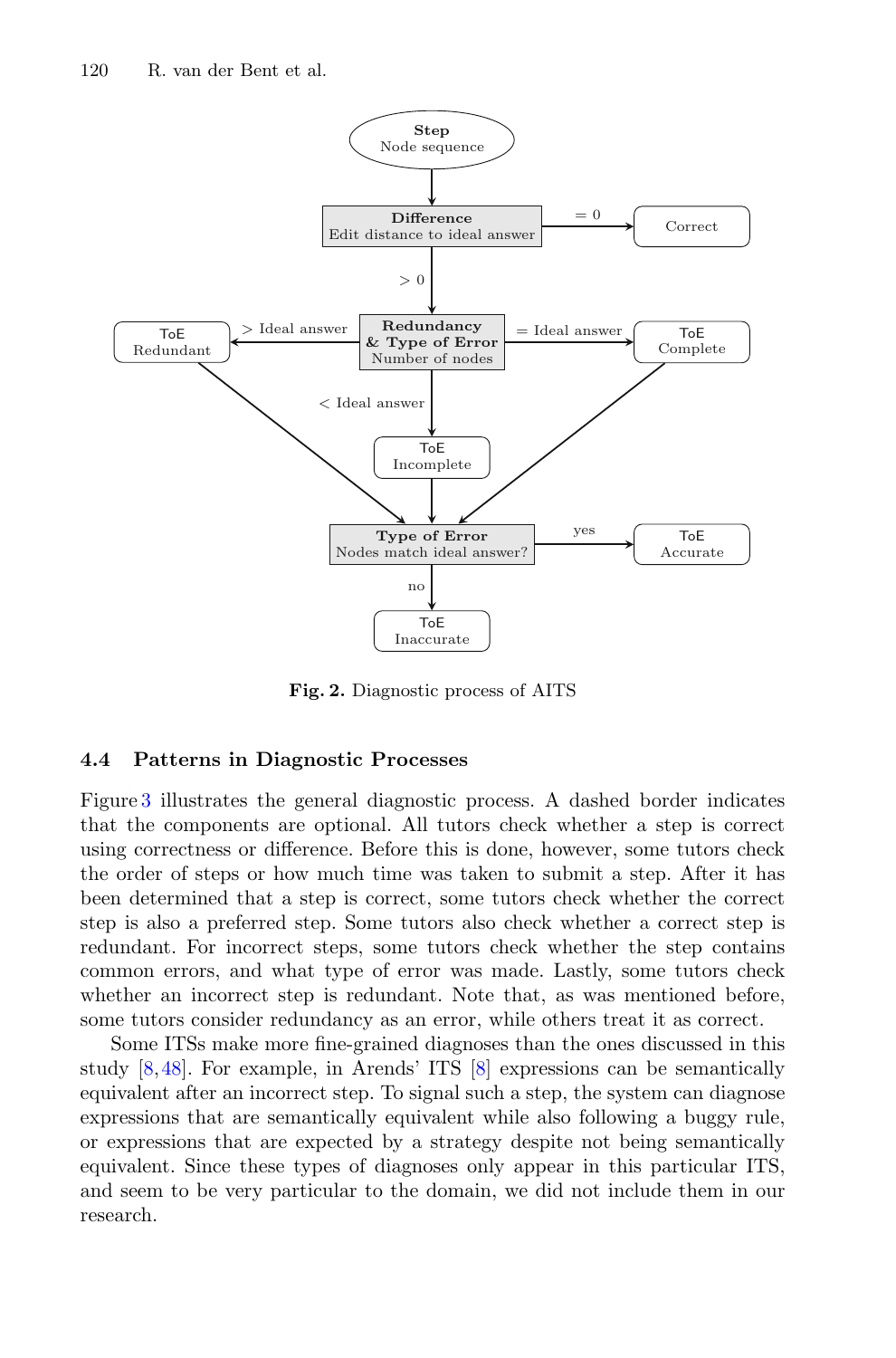

<span id="page-10-1"></span>**Fig. 3.** General diagnostic process

### <span id="page-10-0"></span>**5 Conclusion**

As an answer to our research question, we found eight diagnostic aspects of student responses in Intelligent Tutoring Systems: correctness, difference, redundancy, type of error, common error, order, preference, and time. The diagnostic aspects are combined in various ways in the full diagnoses of the ITSs. Although these processes vary widely between systems, we distilled a general, abstract process that is used in all ITSs. All ITSs diagnose correctness, and although there are differences between domains, common errors and the type of error are also often diagnosed. The main difference between domains is that common errors is the second most frequently diagnosed aspect in mathematics tutors, whereas type of error is the second most frequently diagnosed aspect in programming tutors. Our analysis found no difference between four common tutoring approaches.

A limitation of our work is that the analysis of diagnostic processes is based on the information given in the papers written about the ITSs, rather than on the source code of the ITSs. Not all papers provide an in-depth description of how student steps are diagnosed, which made it impossible to describe the diagnostic processes of some systems. Sometimes we had to interpret the text to determine the diagnostic process.

Our analysis of diagnostic processes in ITSs contributes to a better understanding of the diagnosing behaviour of ITSs. For future research, the results of this study could be combined with results from evaluations of the effectiveness of tutoring systems [\[61](#page-14-2)]. This would give insight into which diagnostic processes are most effective at improving learning. This insight could then inform the design and development of tutoring systems in the future.

**Acknowledgements.** The authors would like to thank the anonymous reviewers and the members of the Utrecht reading club on educational technology for their helpful suggestions.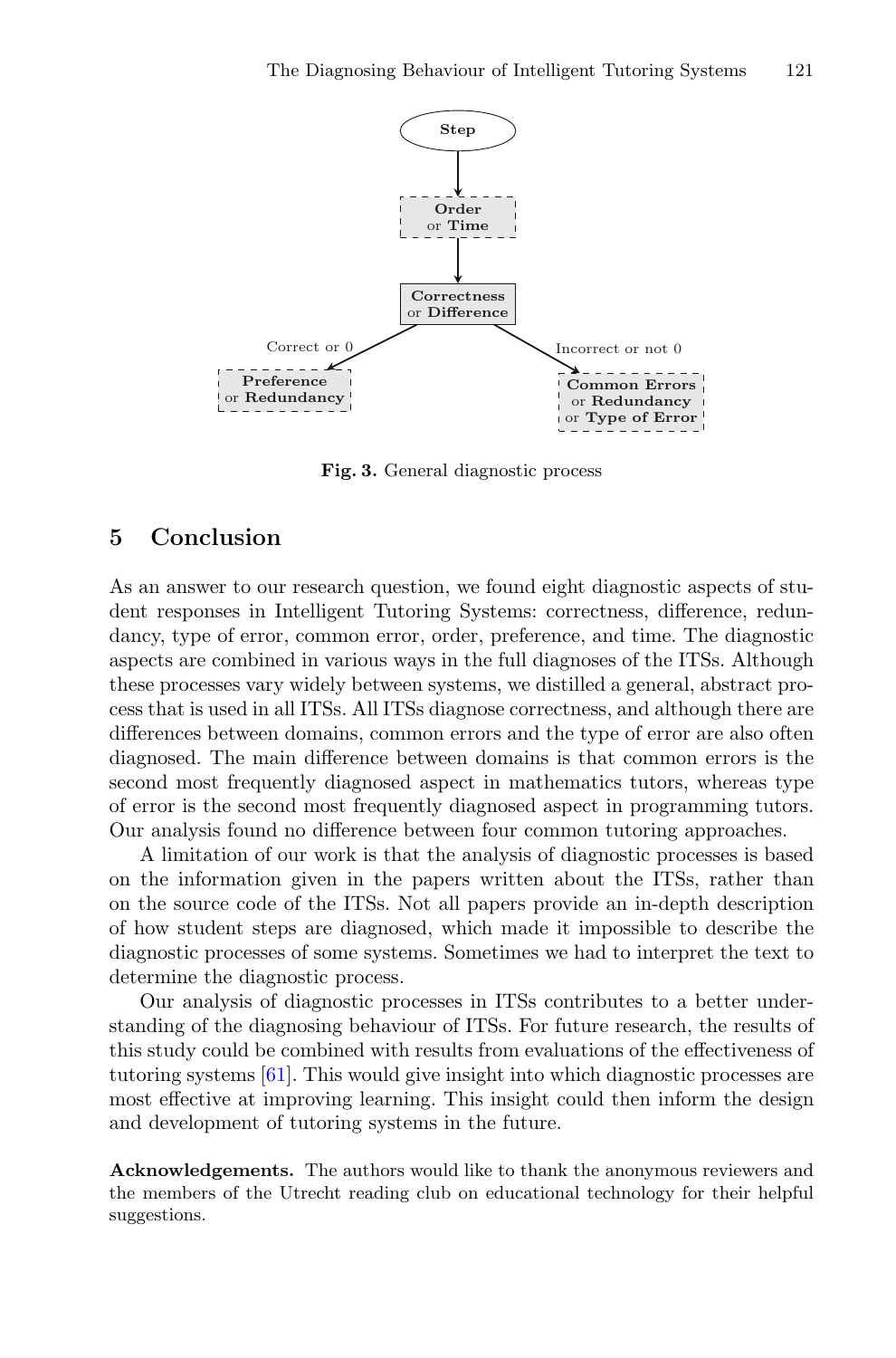### **References**

- <span id="page-11-5"></span>1. Aleven, V., McLaren, B.M., Sewall, J.: Scaling up programming by demonstration for intelligent tutoring systems development: an open-access web site for middle school mathematics learning. IEEE Trans. Learn. Technol. **2**(2), 64–78 (2009)
- <span id="page-11-4"></span>2. Aleven, V., Mclaren, B.M., Sewall, J., Koedinger, K.R.: A new paradigm for intelligent tutoring systems: example-tracing tutors. Int. J. Artif. Intell. Educ. **19**(2), 105–154 (2009)
- 3. Aleven, V., Popescu, O., Koedinger, K.: Pilot-testing a tutorial dialogue system that supports self-explanation. In: Cerri, S.A., Gouardères, G., Paraguaçu, F. (eds.) ITS 2002. LNCS, vol. 2363, pp. 344–354. Springer, Heidelberg (2002). [https://doi.](https://doi.org/10.1007/3-540-47987-2_38) [org/10.1007/3-540-47987-2](https://doi.org/10.1007/3-540-47987-2_38) 38
- 4. Aleven, V., Popescu, O., Koedinger, K.R.: Towards tutorial dialog to support selfexplanation: adding natural language understanding to a cognitive tutor. In: Proceedings of Artificial Intelligence in Education, pp. 246–255. Citeseer (2001)
- <span id="page-11-0"></span>5. Anderson, J.R., Boyle, C.F., Reiser, B.J.: Intelligent tutoring systems. Science **228**(4698), 456–462 (1985)
- 6. Anderson, J.R., Boyle, C.F., Yost, G.: The geometry tutor. In: IJCAI, pp. 1–7 (1985)
- 7. Anderson, J.R., Reiser, B.J.: The LISP tutor. Byte **10**, 159–175 (1985)
- <span id="page-11-6"></span>8. Arends, H., Keuning, H., Heeren, B., Jeuring, J.: An intelligent tutor to learn the evaluation of microcontroller I/O programming expressions. In: Proceedings of the 17th Koli Calling Conference on Computing Education Research, pp. 2–9. ACM (2017)
- 9. Arevalillo-Herráez, M., Arnau, D., Marco-Giménez, L.: Domain-specific knowledge representation and inference engine for an intelligent tutoring system. Knowl.- Based Syst. **49**, 97–105 (2013)
- 10. Arnau, D., Arevalillo-Herráez, M., Puig, L., González-Calero, J.A.: Fundamentals of the design and the operation of an intelligent tutoring system for the learning of the arithmetical and algebraic way of solving word problems. Comput. Educ. **63**, 119–130 (2013)
- 11. Arnott, E., Hastings, P., Allbritton, D.: Research methods tutor: evaluation of a dialogue-based tutoring system in the classroom. Behav. Res. Methods **40**(3), 694–698 (2008)
- <span id="page-11-3"></span>12. van der Bent, R.: The diagnosing behaviour of intelligent tutoring systems. Master's thesis, Universiteit Utrecht (2018)
- 13. Blank, G., Parvez, S., Wei, F., Moritz, S.: A web-based ITS for OO design. In: Proceedings of Workshop on Adaptive Systems for Web-based Education at 12th International Conference on Artificial Intelligence in Education (AIED 2005), Amsterdam, the Netherlands, pp. 59–64 (2005)
- <span id="page-11-1"></span>14. Brown, J.S., Burton, R.R.: Diagnostic models for procedural bugs in basic mathematical skills. Cogn. Sci. **2**(2), 155–192 (1978)
- 15. Burton, R.R., Brown, J.S.: A tutoring and student modelling paradigm for gaming environments. ACM SIGCUE Outlook **10**(SI), 236–246 (1976)
- <span id="page-11-2"></span>16. Chanier, T., Pengelly, M., Twidale, M., Self, J.: Conceptual modelling in error analysis in computer-assisted language learning systems. In: Swartz, M.L., Yazdani, M. (eds.) Intelligent Tutoring Systems for Foreign Language Learning. NATO ASI Series, pp. 125–150. Springer, Heidelberg (1992). [https://doi.org/10.1007/978-3-](https://doi.org/10.1007/978-3-642-77202-3_9) [642-77202-3](https://doi.org/10.1007/978-3-642-77202-3_9).9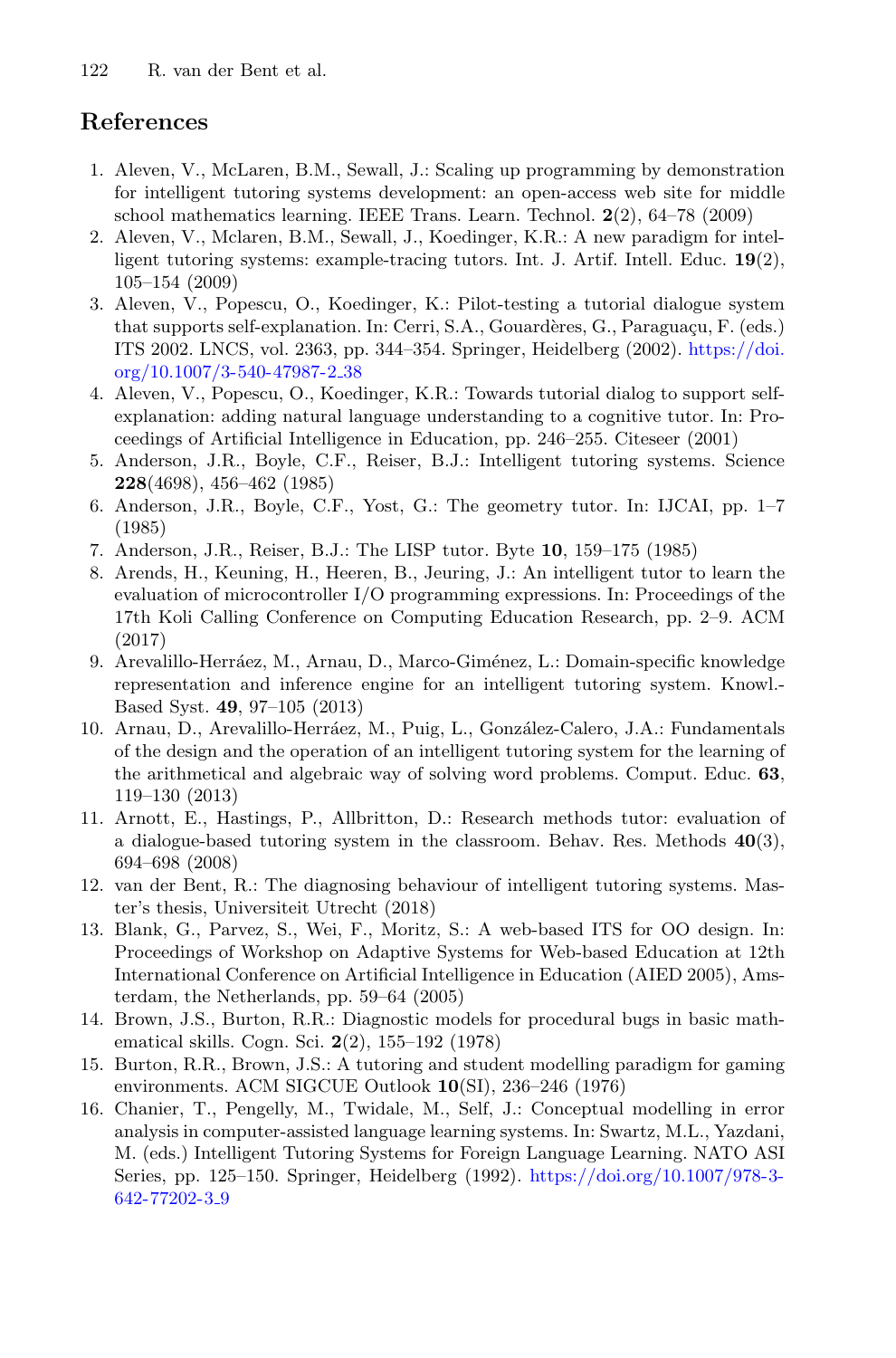- <span id="page-12-5"></span>17. Cheung, A.C., Slavin, R.E.: The effectiveness of educational technology applications for enhancing mathematics achievement in k-12 classrooms: a meta-analysis. Educ. Res. Rev. **9**, 88–113 (2013)
- 18. Corbett, A.T., Anderson, J.R.: Locus of feedback control in computer-based tutoring: impact on learning rate, achievement and attitudes. In: Proceedings of the SIGCHI conference on Human factors in computing systems, pp. 245–252. ACM (2001)
- 19. Corbett, A.T., Anderson, J.R., Patterson, E.G.: Student modeling and tutoring flexibility in the Lisp intelligent tutoring system. In: Gauthier, G., Frasson, C. (eds.) Intelligent Tutoring Systems: at the crossroads of artificial intelligence and education, pp. 83–106. Intellect Ltd. (1990)
- 20. Demenko, G., Wagner, A., Cylwik, N.: The use of speech technology in foreign language pronunciation training. Arch. Acoust. **35**(3), 309–329 (2010)
- <span id="page-12-4"></span>21. El-Kechaï, N., Delozanne, É., Prévit, D., Grugeon, B., Chenevotot, F.: Evaluating the performance of a diagnosis system in school algebra. In: Leung, H., Popescu, E., Cao, Y., Lau, R.W.H., Nejdl, W. (eds.) ICWL 2011. LNCS, vol. 7048, pp. 263–272. Springer, Heidelberg (2011). [https://doi.org/10.1007/978-3-642-25813-8](https://doi.org/10.1007/978-3-642-25813-8_28) 28
- 22. Fossati, D., Di Eugenio, B., Ohlsson, S., Brown, C., Chen, L.: Data driven automatic feedback generation in the ilist intelligent tutoring system. Technol. Instr. Cogn. Learn. **10**(1), 5–26 (2015)
- 23. Glass, M.: Some phenomena handled by the circsim-tutor version 3 input understander. In: Proceedings of the Tenth Florida Artificial Intelligence Research Symposium, Daytona Beach, pp. 21–25 (1997)
- <span id="page-12-3"></span>24. Goguadze, G., Melis, E.: Combining evaluative and generative diagnosis in activemath. In: Proceedings of the 2009 Conference on Artificial Intelligence in Education: Building Learning Systems That Care: From Knowledge Representation to Affective Modelling, pp. 668–670 (2009)
- 25. Graesser, A.C., et al.: Autotutor: a tutor with dialogue in natural language. Behav. Res. Methods Instrum. Comput. **36**(2), 180–192 (2004)
- 26. Graesser, A.C., Wiemer-Hastings, P., Wiemer-Hastings, K., Harter, D., Tutoring Research Group, T.R.G., Person, N.: Using latent semantic analysis to evaluate the contributions of students in autotutor. Interact. Learn. Environ. **8**(2), 129–147 (2000)
- 27. Grivokostopoulou, F., Perikos, I., Hatzilygeroudis, I.: An educational system for learning search algorithms and automatically assessing student performance. Int. J. Artif. Intell. Educ. **27**(1), 207–240 (2017)
- <span id="page-12-0"></span>28. Hattie, J., Timperley, H.: The power of feedback. Rev. Educ. Res. **77**(1), 81–112 (2007)
- <span id="page-12-2"></span>29. Heeren, B., Jeuring, J.: Feedback services for stepwise exercises. Sci. Comput. Program. **88**, 110–129 (2014)
- 30. Heffernan, N.T., Koedinger, K.R.: An intelligent tutoring system incorporating a model of an experienced human tutor. In: Cerri, S.A., Gouardères, G., Paraguaçu, F. (eds.) ITS 2002. LNCS, vol. 2363, pp. 596–608. Springer, Heidelberg (2002). [https://doi.org/10.1007/3-540-47987-2](https://doi.org/10.1007/3-540-47987-2_61) 61
- <span id="page-12-1"></span>31. Hennecke, M.: Online Diagnose in intelligenten mathematischen Lehr-Lern-Systemen. Ph.D. thesis, Hildesheim University (1999). in German
- 32. Hong, J.: Guided programming and automated error analysis in an intelligent prolog tutor. Int. J. Hum Comput Stud. **61**(4), 505–534 (2004)
- 33. Jaques, P.A., et al.: Rule-based expert systems to support step-by-step guidance in algebraic problem solving: the case of the tutor pat2math. Expert Syst. Appl. **40**(14), 5456–5465 (2013)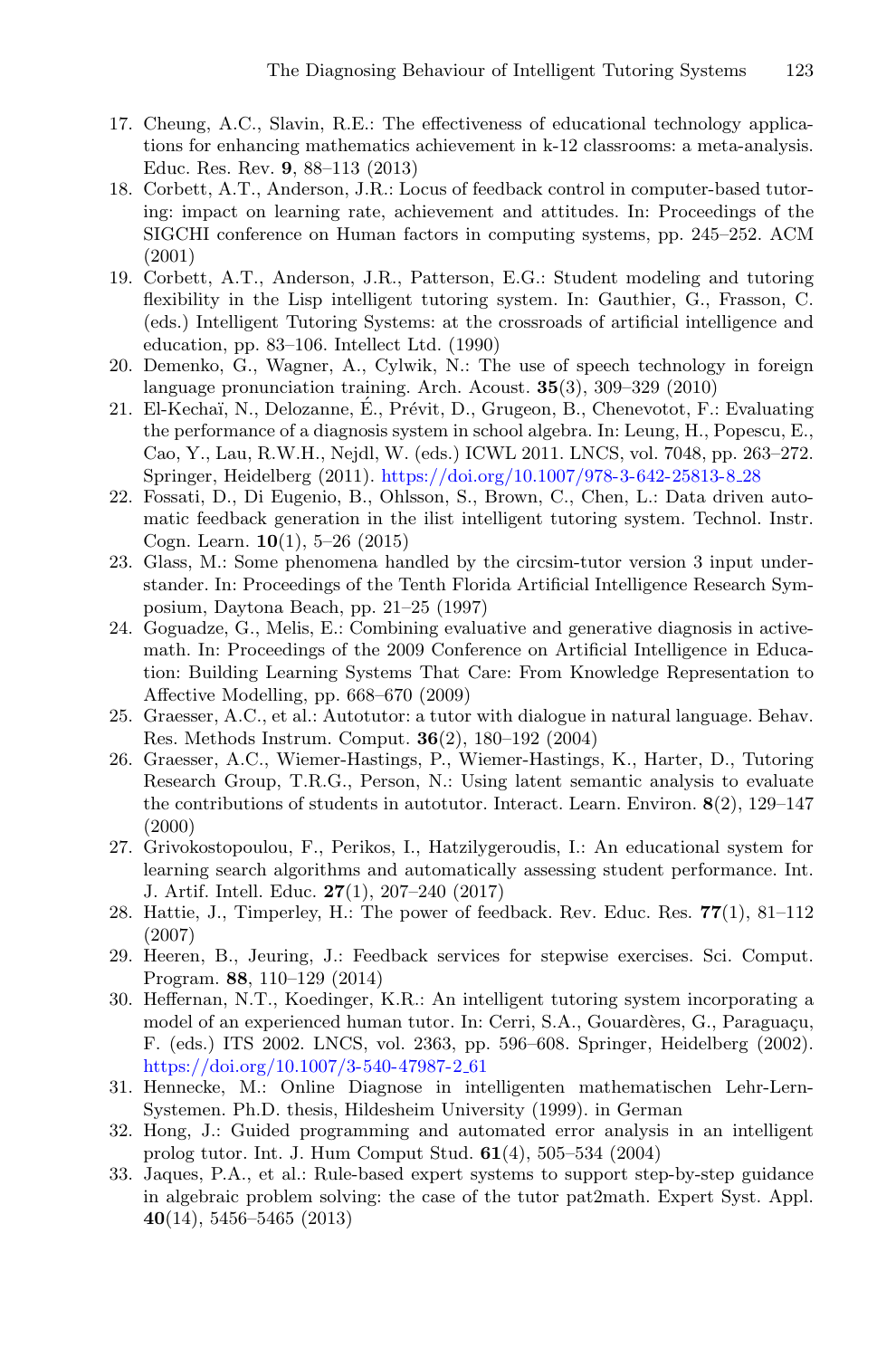- 34. Jeuring, J., Gerdes, A., Heeren, B.: A programming tutor for haskell. In: Zsók, V., Horváth, Z., Plasmeijer, R. (eds.) CEFP 2011. LNCS, vol. 7241, pp. 1–45. Springer, Heidelberg (2012). [https://doi.org/10.1007/978-3-642-32096-5](https://doi.org/10.1007/978-3-642-32096-5_1) 1
- 35. Jin, W., Barnes, T., Stamper, J., Eagle, M.J., Johnson, M.W., Lehmann, L.: Program representation for automatic hint generation for a data-driven novice programming tutor. In: Cerri, S.A., Clancey, W.J., Papadourakis, G., Panourgia, K. (eds.) ITS 2012. LNCS, vol. 7315, pp. 304–309. Springer, Heidelberg (2012). [https://doi.org/10.1007/978-3-642-30950-2](https://doi.org/10.1007/978-3-642-30950-2_40) 40
- 36. Jin, W., Corbett, A., Lloyd, W., Baumstark, L., Rolka, C.: Evaluation of guidedplanning and assisted-coding with task relevant dynamic hinting. In: Trausan-Matu, S., Boyer, K.E., Crosby, M., Panourgia, K. (eds.) ITS 2014. LNCS, vol. 8474, pp. 318–328. Springer, Cham (2014). [https://doi.org/10.1007/978-3-319-](https://doi.org/10.1007/978-3-319-07221-0_40) [07221-0](https://doi.org/10.1007/978-3-319-07221-0_40) 40
- 37. Johnson, B.G., Phillips, F., Chase, L.G.: An intelligent tutoring system for the accounting cycle: enhancing textbook homework with artificial intelligence. J. Account. Educ. **27**(1), 30–39 (2009)
- <span id="page-13-3"></span>38. Johnson, S.D., et al.: Application of cognitive theory to the design, development, and implementation of a computer-based troubleshooting tutor (1992)
- <span id="page-13-1"></span>39. Johnson, W.L.: Intention-Based Diagnosis of Novice Programming Errors. MorganKaufmann, Los Altos (1986)
- 40. Keuning, H., Heeren, B., Jeuring, J.: Strategy-based feedback in a programming tutor. In: Proceedings of the Computer Science Education Research Conference, pp. 43–54. ACM (2014)
- <span id="page-13-2"></span>41. Keuning, H., Jeuring, J., Heeren, B.: A systematic literature review of automated feedback generation for programming exercises. ACM Trans. Comput. Educ. **19**(1), 3:1–3:43 (2018)
- 42. Kim, N., Evens, M., Michael, J.A., Rovick, A.A.: Circsim-tutor: an intelligent tutoring system for circulatory physiology. In: Maurer, H. (ed.) ICCAL 1989. LNCS, vol. 360, pp. 254–266. Springer, Heidelberg (1989). [https://doi.org/10.1007/3-540-](https://doi.org/10.1007/3-540-51142-3_64) [51142-3](https://doi.org/10.1007/3-540-51142-3_64) 64
- <span id="page-13-0"></span>43. Koedinger, K.R., Aleven, V., Heffernan, N., McLaren, B., Hockenberry, M.: Opening the door to non-programmers: authoring intelligent tutor behavior by demonstration. In: Lester, J.C., Vicari, R.M., Paraguaçu, F. (eds.) ITS 2004. LNCS, vol. 3220, pp. 162–174. Springer, Heidelberg (2004). [https://doi.org/10.1007/978-](https://doi.org/10.1007/978-3-540-30139-4_16) [3-540-30139-4](https://doi.org/10.1007/978-3-540-30139-4_16) 16
- 44. Koedinger, K.R., Anderson, J.R.: Reifying implicit planning in geometry guidelines for model-based intelligent. In: Lajoie, S., Derry, S. (eds.) Computers as Cognitive Tools. Erlbaum, Hillsdale (2013)
- 45. Lee, W., de Silva, R., Peterson, E.J., Calfee, R.C., Stahovich, T.F.: Newton's pen: a pen-based tutoring system for statics. Comput. Graph. **32**(5), 511–524 (2008)
- 46. Lester, J.C., Stone, B.A., O'Leary, M.A., Stevenson, R.B.: Focusing problem solving in design-centered learning environments. In: Frasson, C., Gauthier, G., Lesgold, A. (eds.) ITS 1996. LNCS, vol. 1086, pp. 475–483. Springer, Heidelberg (1996). [https://doi.org/10.1007/3-540-61327-7](https://doi.org/10.1007/3-540-61327-7_146) 146
- 47. Lester, J.C., Stone, B.A., Stelling, G.D.: Lifelike pedagogical agents for mixedinitiative problem solving in constructivist learning environments. User Model. User-Adap. Inter. **9**(1–2), 1–44 (1999)
- <span id="page-13-4"></span>48. Lodder, J., Heeren, B., Jeuring, J.: A domain reasoner for propositional logic. J. Univ. Comput. Sci. **22**(8), 1097–1122 (2016)
- 49. Looi, C.K.: Automatic debugging of prolog programs in a prolog intelligent tutoring system. Instr. Sci. **20**(2–3), 215–263 (1991)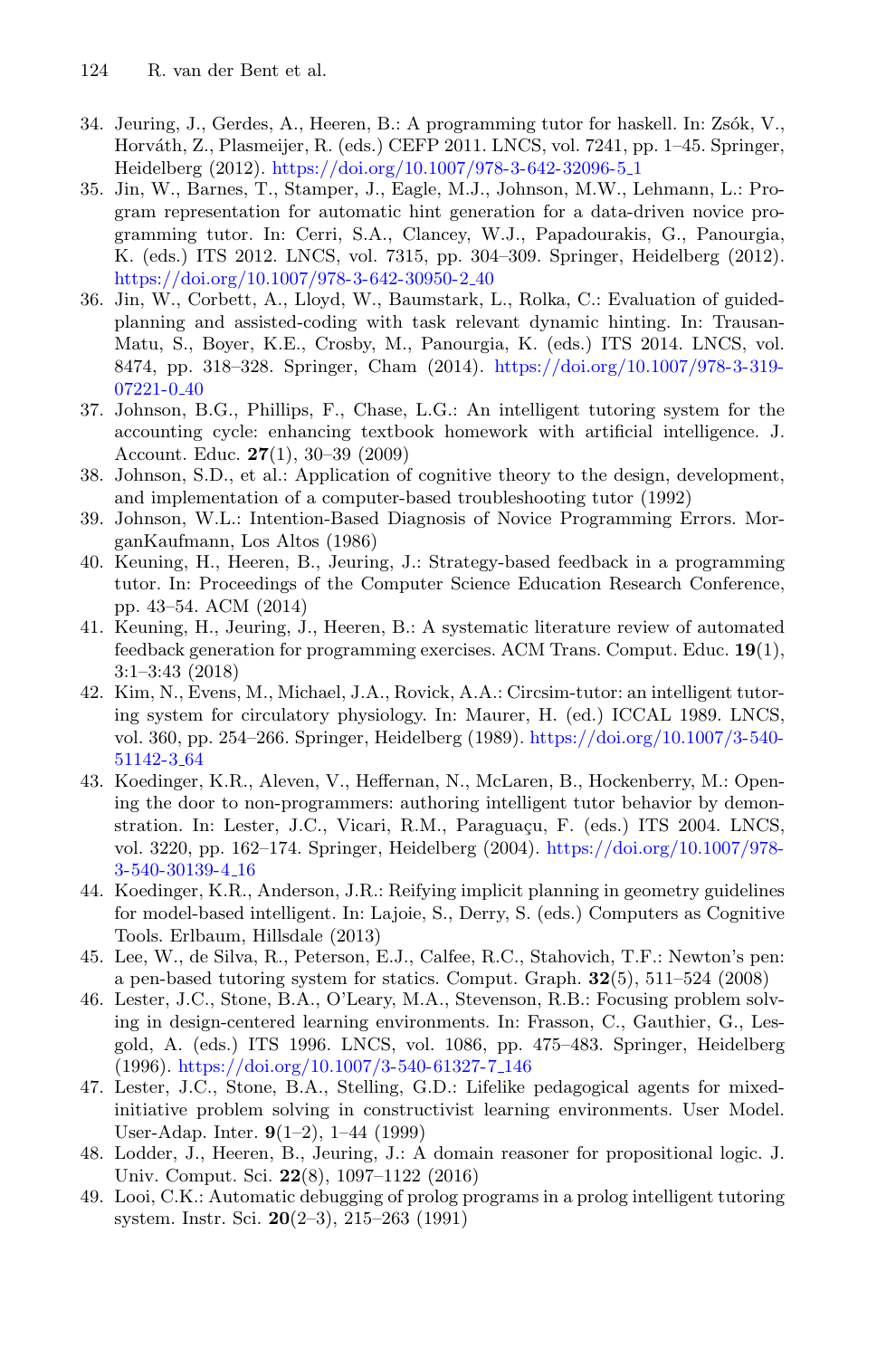- <span id="page-14-1"></span>50. Mitrovic, A., Suraweera, P., Martin, B.: Intelligent tutors for all: the constraintbased approach. IEEE Intell. Syst. **22**(4), 38–45 (2007)
- 51. Razzaq, L.M., et al.: Blending assessment and instructional assisting. In: AIED, pp. 555–562 (2005)
- 52. Rivers, K., Koedinger, K.R.: Data-driven hint generation in vast solution spaces: a self-improving python programming tutor. Int. J. Artif. Intell. Educ. **27**(1), 37–64 (2017)
- 53. Roll, I., Aleven, V., Koedinger, K.R.: The invention lab: using a hybrid of model tracing and constraint-based modeling to offer intelligent support in inquiry environments. In: Aleven, V., Kay, J., Mostow, J. (eds.) ITS 2010. LNCS, vol. 6094, pp. 115–124. Springer, Heidelberg (2010). [https://doi.org/10.1007/978-3-642-13388-](https://doi.org/10.1007/978-3-642-13388-6_16) 6 [16](https://doi.org/10.1007/978-3-642-13388-6_16)
- <span id="page-14-3"></span>54. Sangwin, C.: Computer Aided Assessment of Mathematics. Oxford University Press, Oxford (2013)
- 55. Sklavakis, D., Refanidis, I.: An individualized web-based algebra tutor based on dynamic deep model tracing. In: Darzentas, J., Vouros, G.A., Vosinakis, S., Arnellos, A. (eds.) SETN 2008. LNCS (LNAI), vol. 5138, pp. 389–394. Springer, Heidelberg (2008). [https://doi.org/10.1007/978-3-540-87881-0](https://doi.org/10.1007/978-3-540-87881-0_38) 38
- 56. Sklavakis, D., Refanidis, I.: Mathesis: an intelligent web-based algebra tutoring school. Int. J. Artif. Intell. Educ. **22**(4), 191–218 (2013)
- 57. Song, J., Hahn, S., Tak, K., Kim, J.: An intelligent tutoring system for introductory C language course. Comput. Educ. **28**(2), 93–102 (1997)
- 58. Suraweera, P., Mitrovic, A.: KERMIT: a constraint-based tutor for database modeling. In: Cerri, S.A., Gouardères, G., Paraguaçu, F. (eds.) ITS 2002. LNCS, vol. 2363, pp. 377–387. Springer, Heidelberg (2002). [https://doi.org/10.1007/3-540-](https://doi.org/10.1007/3-540-47987-2_41) [47987-2](https://doi.org/10.1007/3-540-47987-2_41) 41
- 59. Sykes, E.R.: Design, development and evaluation of the Java intelligent tutoring system. Technol. Instr. Cogn. Learn. **8**(1), 25–65 (2010)
- <span id="page-14-0"></span>60. VanLehn, K.: The behavior of tutoring systems. Int. J. Artif. Intell. Educ. **16**(3), 227–265 (2006)
- <span id="page-14-2"></span>61. VanLehn, K.: The relative effectiveness of human tutoring, intelligent tutoring systems, and other tutoring systems. Educ. Psychol. **46**(4), 197–221 (2011)
- 62. VanLehn, K., et al.: The Architecture of Why2-Atlas: A Coach for Qualitative Physics Essay Writing. In: Cerri, S.A., Gouardères, G., Paraguaçu, F. (eds.) ITS 2002. LNCS, vol. 2363, pp. 158–167. Springer, Heidelberg (2002). [https://doi.org/](https://doi.org/10.1007/3-540-47987-2_20) [10.1007/3-540-47987-2](https://doi.org/10.1007/3-540-47987-2_20) 20
- <span id="page-14-4"></span>63. VanLehn, K.: The andes physics tutoring system: lessons learned. Int. J. Artifi. Intell. Educ. **15**(3), 147–204 (2005)
- 64. Weber, G., Brusilovsky, P.: Elm-art: an adaptive versatile system for web-based instruction. Int. J. Artif. Intell. Educ. (IJAIED) **12**, 351–384 (2001)
- 65. Weragama, D., Reye, J.: Analysing student programs in the php intelligent tutoring system. Int. J. Artif. Intell. Educ. **24**(2), 162–188 (2014)
- 66. Wetzel, J., et al.: The design and development of the dragoon intelligent tutoring system for model construction: lessons learned. Interact. Learn. Environ. **25**(3), 361–381 (2017)